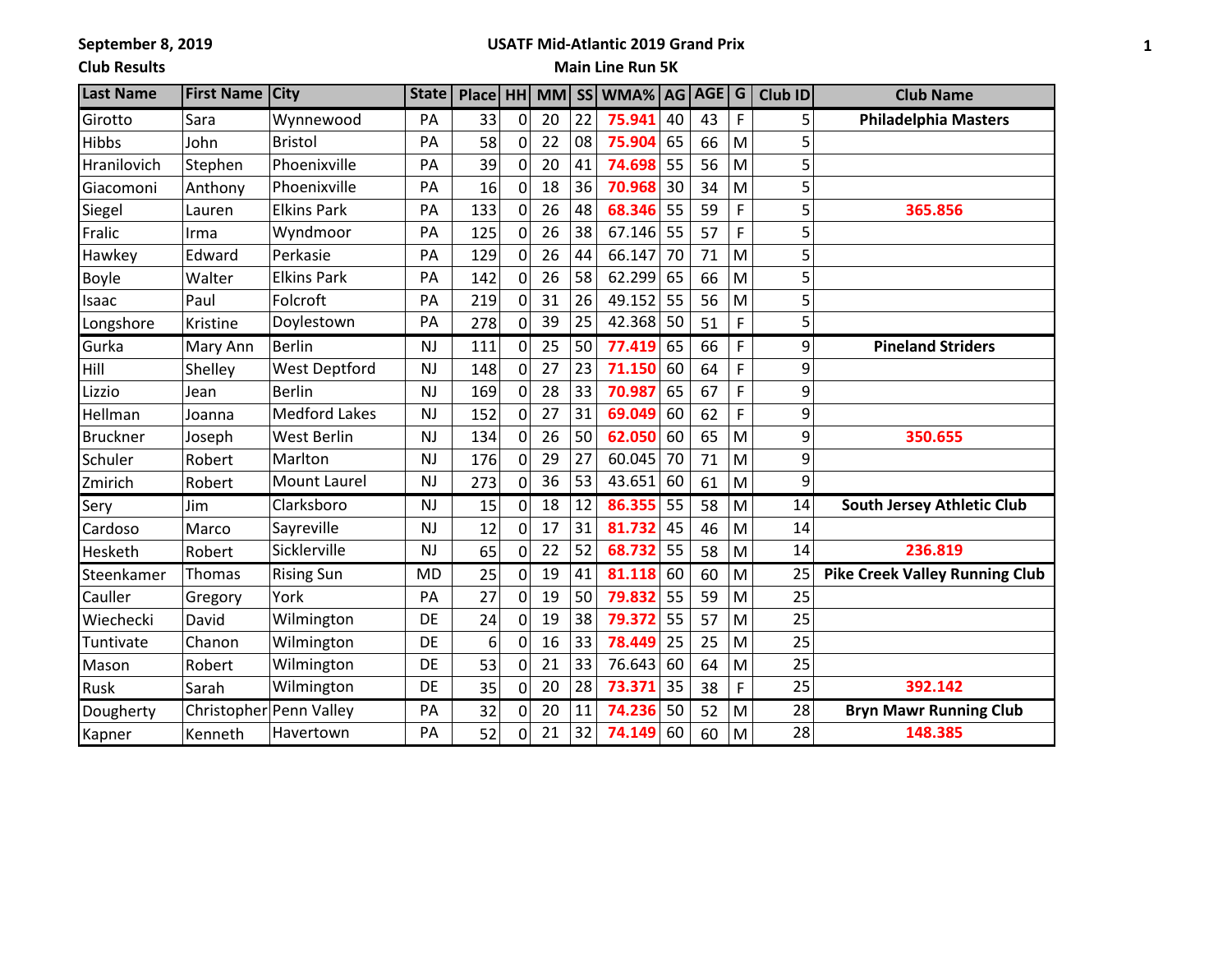**September 8, 2019**

# **USATF Mid-Atlantic 2019 Grand Prix**

**Club Results**

## **Main Line Run 5K**

| <b>Dykes</b>    | Gene     | Bala Cynwyd               | PA | 29             | 0              | 19 | 54 | 88.861 | 70 | 71 | M            | 81  | <b>Greater Philadelphia TC</b>            |
|-----------------|----------|---------------------------|----|----------------|----------------|----|----|--------|----|----|--------------|-----|-------------------------------------------|
| Harte           | Tim      | Coatesville               | PA | 8              | 0              | 17 | 20 | 85.769 | 50 | 51 | M            | 81  |                                           |
| Folzer          | Sandra   | Philadelphia              | PA | 177            | 0              | 29 | 30 | 83.220 | 75 | 80 | F            | 81  |                                           |
| Permar          | Terry    | Perkasie                  | PA | 38             | 0              | 20 | 36 | 80.825 | 60 | 65 | M            | 81  |                                           |
| Armstrong       | Scott    | Pottstown                 | PA | 21             | 0              | 19 | 10 | 80.609 | 55 | 56 | M            | 81  | 419.284                                   |
| Jennings        | Thomas   | Ft Washington             | PA | 84             | 0              | 23 | 56 | 78.343 | 75 | 75 | M            | 81  |                                           |
| McGrath         | Kyra     | Bala Cynwyd               | PA | 104            | 0              | 25 | 34 | 76.206 | 60 | 64 | F            | 81  |                                           |
| Smith           | Duncan   | Pasadena CA               | CA | 83             | 0              | 23 | 54 | 66.806 | 60 | 60 | M            | 81  |                                           |
| Gearinger       | Dylan    | Philadelphia              | PA | 1              | 0              | 14 | 56 | 86.942 | 20 | 22 | M            | 82  | Philadelphia Runner Track Club            |
| Geslin          | Alexis   | Philadelphia              | PA | 3              | 0              | 16 | 07 | 80.558 | 25 | 25 | M            | 82  |                                           |
| Predhome        | Alex     | Philadelphia              | PA | 4              | 0              | 16 | 10 | 80.309 | 25 | 25 | M            | 82  |                                           |
| <b>Brandon</b>  | Kevin    | Philadelphia              | PA | 5              | 0              | 16 | 15 | 80.000 | 25 | 29 | M            | 82  |                                           |
| Muniz           | Jesus    | Phoenixville              | PA | 17             | 0              | 18 | 40 | 77.857 | 45 | 48 | M            | 82  |                                           |
| Kelly           | Lauren   | Philadelphia              | PA | 18             | 0              | 18 | 58 | 77.856 | 25 | 29 | F            | 82  | 405.666                                   |
| Cember          | Abigail  | Ardmore                   | PA | 19             | 0              | 19 | 05 | 77.380 | 25 | 27 | F            | 82  |                                           |
| Unger           | Meredith | Wayne                     | PA | 34             | 0              | 20 | 27 | 76.202 | 40 | 44 | F            | 82  |                                           |
| Ruchkin         | Ivan     | Philadelphia              | PA | $\overline{7}$ | 0              | 17 | 18 | 75.241 | 25 | 30 | M            | 82  |                                           |
| Eppler          | Craig    | Malvern                   | PA | 10             | 0              | 17 | 22 | 74.760 | 25 | 28 | M            | 82  |                                           |
| Hellman         | Faye     | Philadelphia              | PA | 28             | 0              | 19 | 54 | 74.707 | 30 | 35 | F            | 82  |                                           |
| Krall           | Max      | Philadelphia              | PA | 14             | 0              | 18 | 06 | 71.731 | 25 | 26 | M            | 82  |                                           |
| McCoubrie       | Doreen   | <b>West Chester</b>       | PA | 26             | 0              | 19 | 44 | 90.625 | 55 | 57 | F            | 155 | <b>Athena Track Club</b>                  |
| Jasper          | Lorraine | Birchrunville             | PA | 44             | 0              | 20 | 56 | 85.430 | 55 | 57 | F            | 155 |                                           |
| Pangburn        | Julie    | Downingtown               | PA | 50             | 0              | 21 | 16 | 82.132 | 50 | 55 | F            | 155 |                                           |
| <b>Bellaire</b> | Cheryl   | Wayne                     | PA | 76             | 0              | 23 | 27 | 79.033 | 60 | 60 | F            | 155 |                                           |
| Heppelmann      | Patricia | Malvern                   | PA | 36             | 0              | 20 | 29 | 77.380 | 45 | 46 | F            | 155 | 414.600                                   |
| Anderson        | Kimberly | Dillsburg                 | PA | 49             | $\overline{0}$ | 21 | 07 | 81.768 | 50 | 54 | F            | 181 | <b>TNT International Racing Club</b>      |
| Lanier          | Kyle     | <b>Lincoln University</b> | PA | 20             | 0              | 19 | 10 | 74.696 | 45 | 46 | M            | 181 |                                           |
| Latsch          | Michael  | Oxford                    | PA | 46             | 0              | 20 | 57 | 69.372 | 45 | 48 | M            | 181 |                                           |
| Thompson        | La Roi   | <b>Upper Darby</b>        | PA | 31             | 0              | 20 | 03 | 68.412 | 40 | 40 | M            | 181 |                                           |
| Lanier          | Kareem   | Lincoln University        | PA | 45             | 0              | 20 | 56 | 68.392 | 45 | 46 | M            | 181 | 362.639                                   |
| Nana-Sinkam     | Meaghan  | Hockessin                 | DE | 195            | 0              | 30 | 07 | 53.680 | 45 | 48 | $\mathsf{F}$ | 181 |                                           |
| Jefferis        | Robin    | Phoenixville              | PA | 68             | 0              | 23 | 16 | 76.003 | 55 | 56 | F            | 182 | <b>Downingtown Running Club</b><br>76.003 |